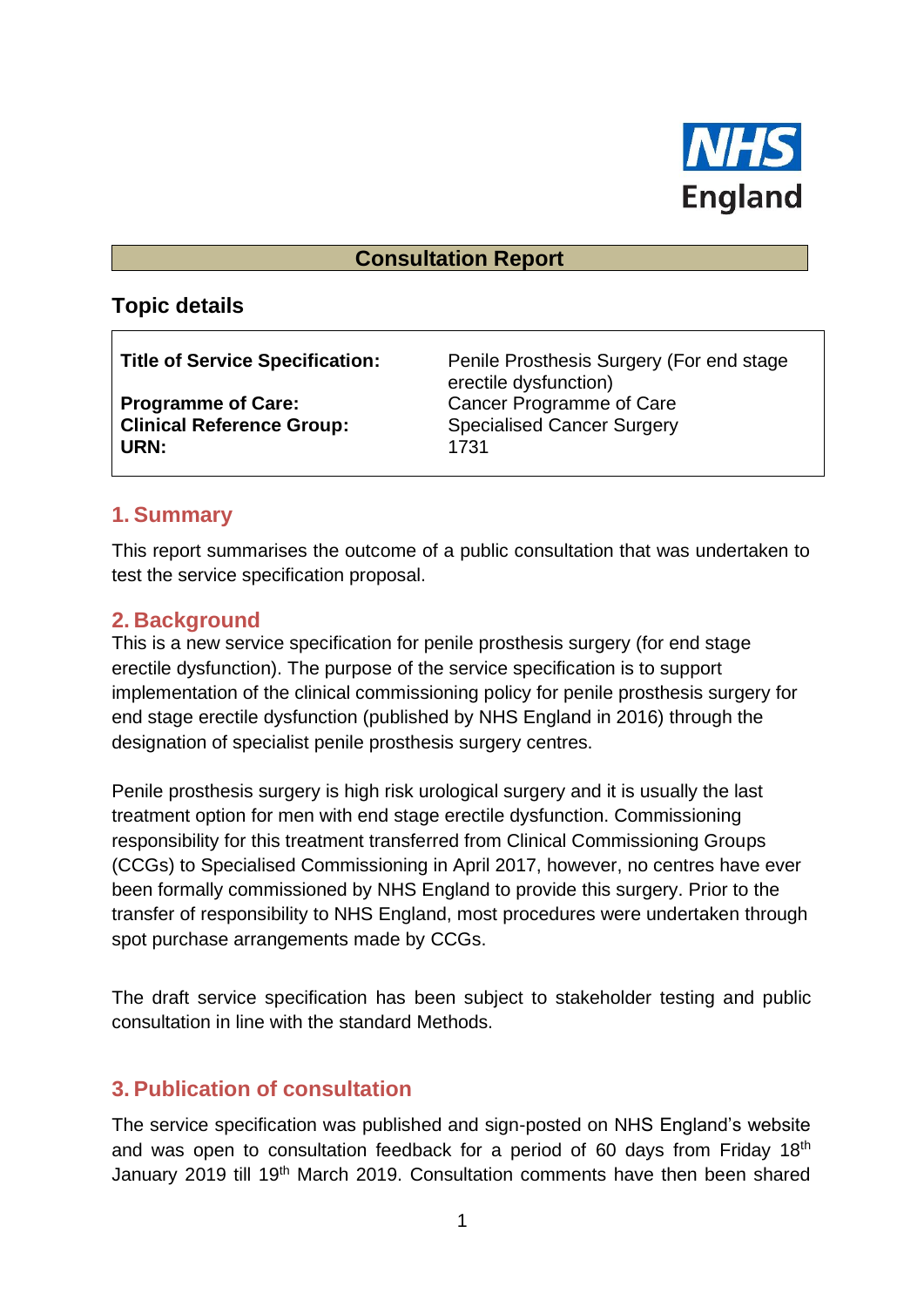with the Service Specification Working Group (SWG) to enable full consideration of feedback and to support a decision on whether any changes to the service specification might be recommended.

Respondents were asked the following consultation questions:

- Do you believe the proposals positively impact patient access to care? Please provide details.
- What do you consider to be the major impacts of the proposals on patients?
- How could patients be supported with these impacts?
- Do you think the proposed quality indicators included in the service specification are appropriate to measure and monitor this service in the future?
- Are there any changes or additions you think need to be made to this document, and why?

# **4. Results of consultation**

There were 97 responses to public consultation of which:

- 58 responses were received from individual clinicians;
- 13 responses were on behalf of NHS service providers;
- 21 responses were from individual patients or members of the public;
- 2 responses were received from patient charities;
- 1 response was received on behalf of the relevant professional association;
- 1 response was from an industry provider; and
- 1 response was received from a commissioner.

Of the 97 responses received, 23 respondents (equating to 24% of the total responses) actively supported the draft proposals. This included support from 9 individual patients, 13 individual clinicians and 1 charity organisation (Fight Bladder Cancer UK).

The remaining 74 responses raised the following concerns with the draft proposals:

- With only four centres proposed in the first instance, respondents felt that the draft proposals would result in an over-centralisation of services. Although respondents acknowledged the procedure required specialist expertise, they recommended increasing the number of centres to between 7 and 11 centres. Concerns regarding over-centralisation of services were referenced in 33 individual responses.
- Respondents commented on the impact of four centres on patient travel. Respondents commented that with an increased need to travel, this could in turn impact access to the procedure with some people choosing not to have the procedure as a result of the travel distances involved. Some respondents felt this would have a detrimental impact to patients, especially as existing data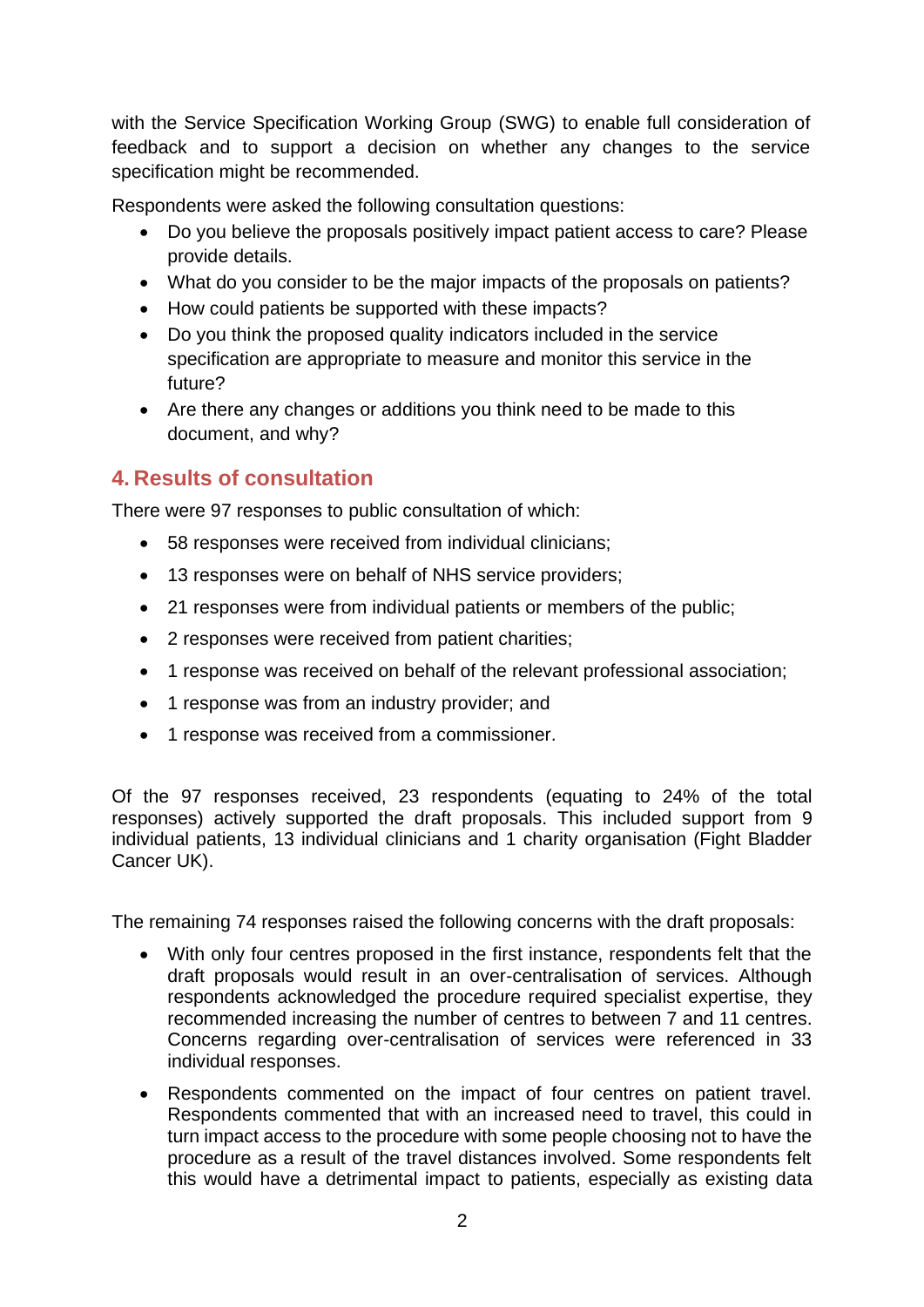shows that not enough men access the treatment currently. Travel concerns were raised in 40 individual responses.

- Respondents commented that with only four centres, there would be an increase in waiting times and less resilience across the system to offer appropriate access to care if one service was unable to deliver. Respondents commented that measures relating to waiting times were missing from the service specification and recommended that this would be an important measure to ensure timely access to treatment if the number of centres was to be centralised.
- Respondents commented on the impact on training with only four centres, suggesting that the proposals could lead to a de-skilling of the surgical workforce and that new junior doctors would not gain the same training opportunities limiting the availability of surgeons in the future.
- The draft proposals included recommended minimum individual surgeon and unit numbers. Respondents felt these numbers were too high and referenced the Getting It Right First Time (GIRFT) Report for Urology which suggested a minimum number of specialist procedures for non-cancer cases to be 10 cases per surgeon.

## **5. How have consultation responses been considered?**

Responses have been carefully considered and noted in line with the following categories:

- Level 1: Incorporated into draft document immediately to improve accuracy or clarity
- Level 2: Issue has already been considered by the CRG in its development and therefore draft document requires no further change.
- Level 3: Could result in a more substantial change, requiring further consideration by the CRG in its work programme and as part of the next iteration of the document
- Level 4: Falls outside of the scope of the specification and NHS England's direct commissioning responsibility

#### **6. Has anything been changed in the service specification as a result of the consultation?**

The responses to public consultation have been reviewed by the SWG and the National Programme of Care (NPoC) for Cancer.

Responses from public consultation were graded as Level 1. Therefore, as a result of public consultation, and working in conjunction with the relevant professional association (the British Association of Urological Surgeons), the following amendments have been made to the service specification: